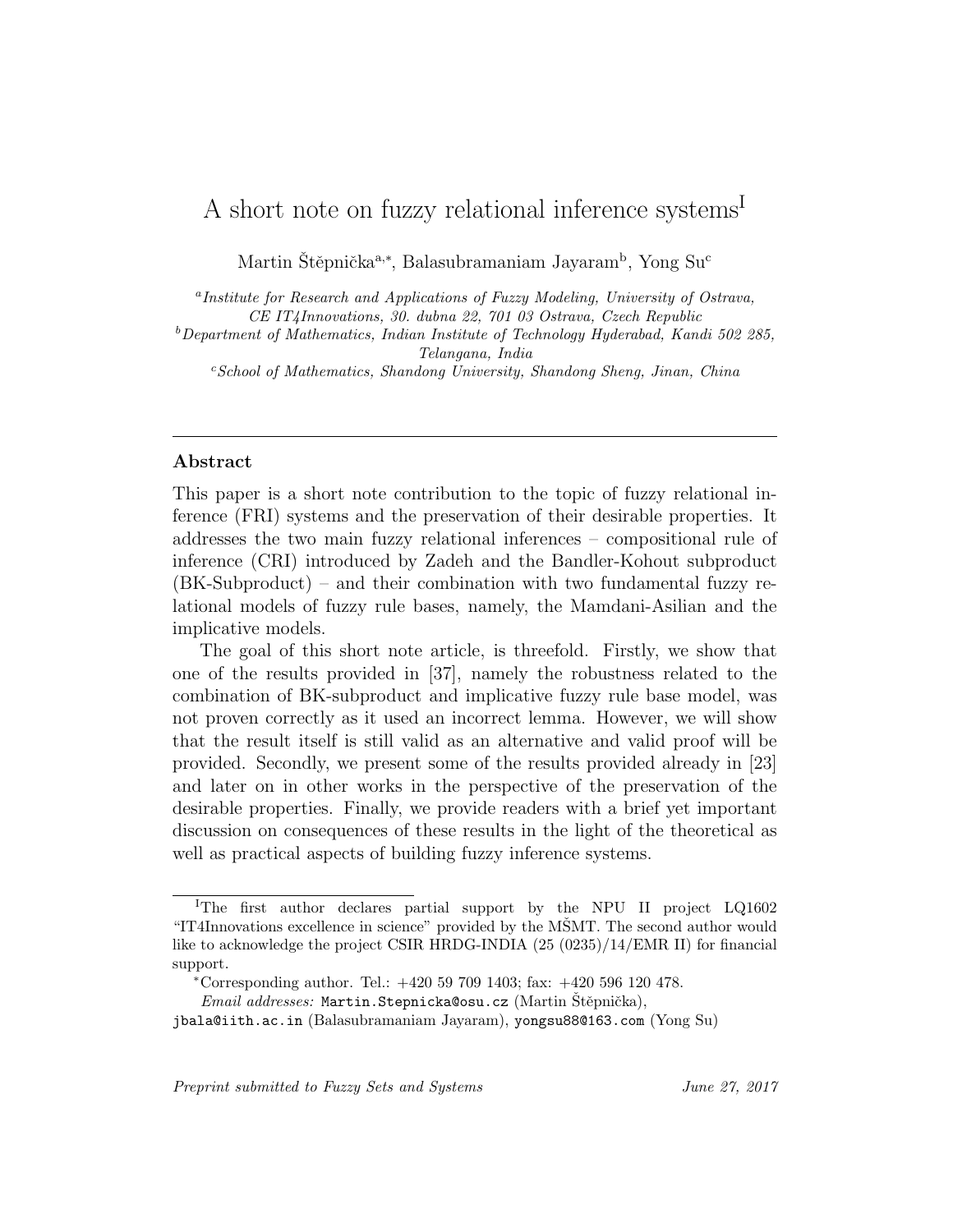Keywords: Fuzzy relational inference systems, Compositional rule of inference, Bandler-Kohout subproduct, Fuzzy relational equations, Robustness of inference.

## 1. Introduction

The notion of fuzzy inference systems (or fuzzy rule based systems) denotes systems incorporating the fundamental idea of ZADEH to imitate the human way of thinking based on fuzzy rules, see e.g. [41]. The application potential has been proven to be huge and the list of successful applications as well as deep theoretical studies would quickly exceed the page limit and hence let us only mention the very first by MAMDANI AND ASSILIAN [21] as a tribute to the authors.

If we restrict our focus on the fuzzy relational inference<sup>1</sup>, we face the following situation. Let  $X, Y$  be non-empty classical sets (universes) and the sets of all fuzzy sets on  $X(Y)$  are denoted by  $\mathcal{F}(X)$  (resp.  $\mathcal{F}(Y)$ ). A fuzzy  $(IF-THEN)$  rule base is a set of *n* fuzzy rules usually given in the following form:

**IF** x is  $A_i$  **THEN** y is  $B_i$ ,  $i = 1, ..., n$ , (1)

where the fuzzy sets  $A_i \in \mathcal{F}(X)$  and  $B_i \in \mathcal{F}(Y)$ , represent some properties.

Given an observation  $A' \in \mathcal{F}(X)$ , a corresponding output fuzzy set  $B' \in$  $\mathcal{F}(Y)$ , is inferred with the help of fuzzy *inference mechanism* and the given fuzzy rule base. Thus, an inference mechanism may be generally viewed as an arbitrary mapping from  $\mathcal{F}(X)$  to  $\mathcal{F}(Y)$  [11, 12]. However, as mentioned above, we will focus on the fuzzy relational inference mechanism initiated by ZADEH in 1973.

Fuzzy relational inference mechanisms use a fuzzy relation  $R$  to model a given fuzzy rule base. Here, a fuzzy IF-THEN rule of the form (1) is represented as a fuzzy relation  $R \in \mathcal{F}(X \times Y)$ . Then, given a fact x is A', the inferred output y is  $B'$  is obtained as a composition of  $A'$  and  $R$ , i.e.,

$$
B' = A' @R , \t\t(2)
$$

<sup>1</sup>Let this restriction be not viewed as a lack of respect to other approaches but rather as a necessary technical narrowing of the class of problems we are facing. The authors are fully aware of other approaches, mainly e.g. Similarity Based Reasoning [32]. It is also worth mentioning that under certain conditions, an equivalent fuzzy relation based description of some of these inference systems can be built, see [4] so, the outcomes of this article are still also highly related to these other systems.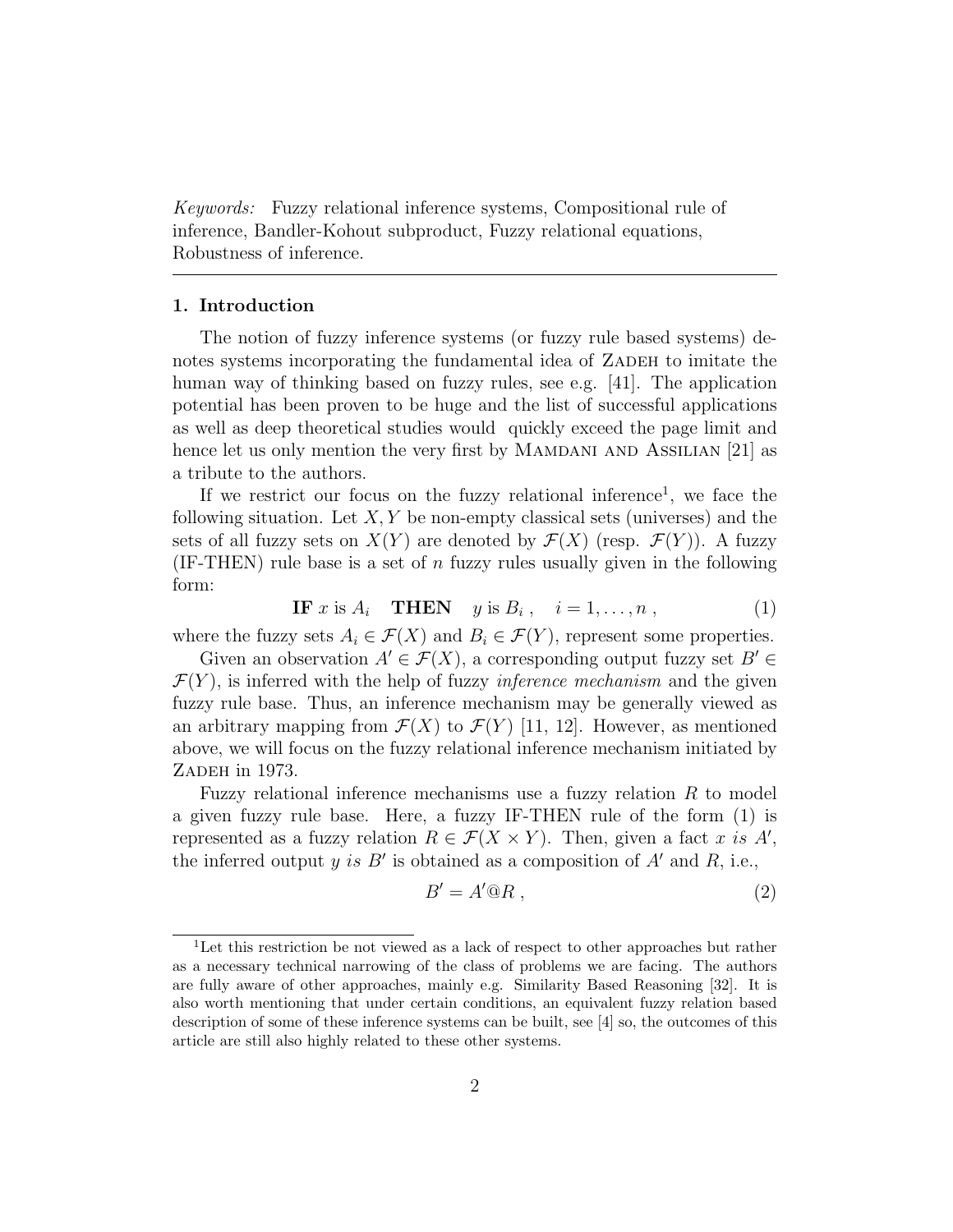where  $A' \in \mathcal{F}(X), B' \in \mathcal{F}(Y)$  and  $\mathcal Q$  is a fuzzy relational composition or more precisely an *image of the fuzzy set A' under the fuzzy relation R* that is derived from the fuzzy relational composition.

Clearly, for different models  $R$  of the fuzzy rules and for different compositions @ we obtain different fuzzy relational inference systems, often with varying properties. Let us recall two most commonly employed classes of fuzzy relations  $R$  to model a given fuzzy rule base and two well-established fuzzy relational inference mechanisms based on different fuzzy compositions.

Most often used class of models stems from the already mentioned successful application by Mamdani and Assilian [21] and uses the following fuzzy relation  $R \in \mathcal{F}(X \times Y)$ :

$$
\check{R}(x, y) = \bigvee_{i=1}^{n} (A_i(x) * B_i(y)), \quad x \in X, \ y \in Y.
$$
 (3)

This, say Cartesian product approach, originally used the minimum operation ( $* = \wedge$ ), and it has been later on generalized for other conjunctors. It makes sense to consider this class of models restricted to arbitrary yet meaningful and rich enough class of operations, e.g. left-continuous t-norms  $|17|$ .

Alternatively, in order to capture the conditional form of fuzzy rules (1), the following fuzzy relation  $R \in \mathcal{F}(X \times Y)$ :

$$
\hat{R}(x, y) = \bigwedge_{i=1}^{n} (A_i(x) \to B_i(y)), \quad x \in X, y \in Y,
$$
\n(4)

can also be chosen to model the fuzzy rule base. It deals with a correctly defined fuzzy implication  $\rightarrow$  [1], which is often a residual implication derived from a left-continuous t-norm ∗.

With respect to the short-note nature of this article, we do not find it appropriate to stress the difference between both models in detail but as this issue deserves importance, we provide readers with relevant references [3, 8, 26] and we add an important note, that both the models have sound logical foundations, see e.g. [9, 13, 27].

Two of the commonly employed fuzzy relational compositions @ are the sup  $-*$  and inf  $-I$  compositions [18], which when employed lead to the following fuzzy relational inferences. The Compositional Rule of Inference (CRI)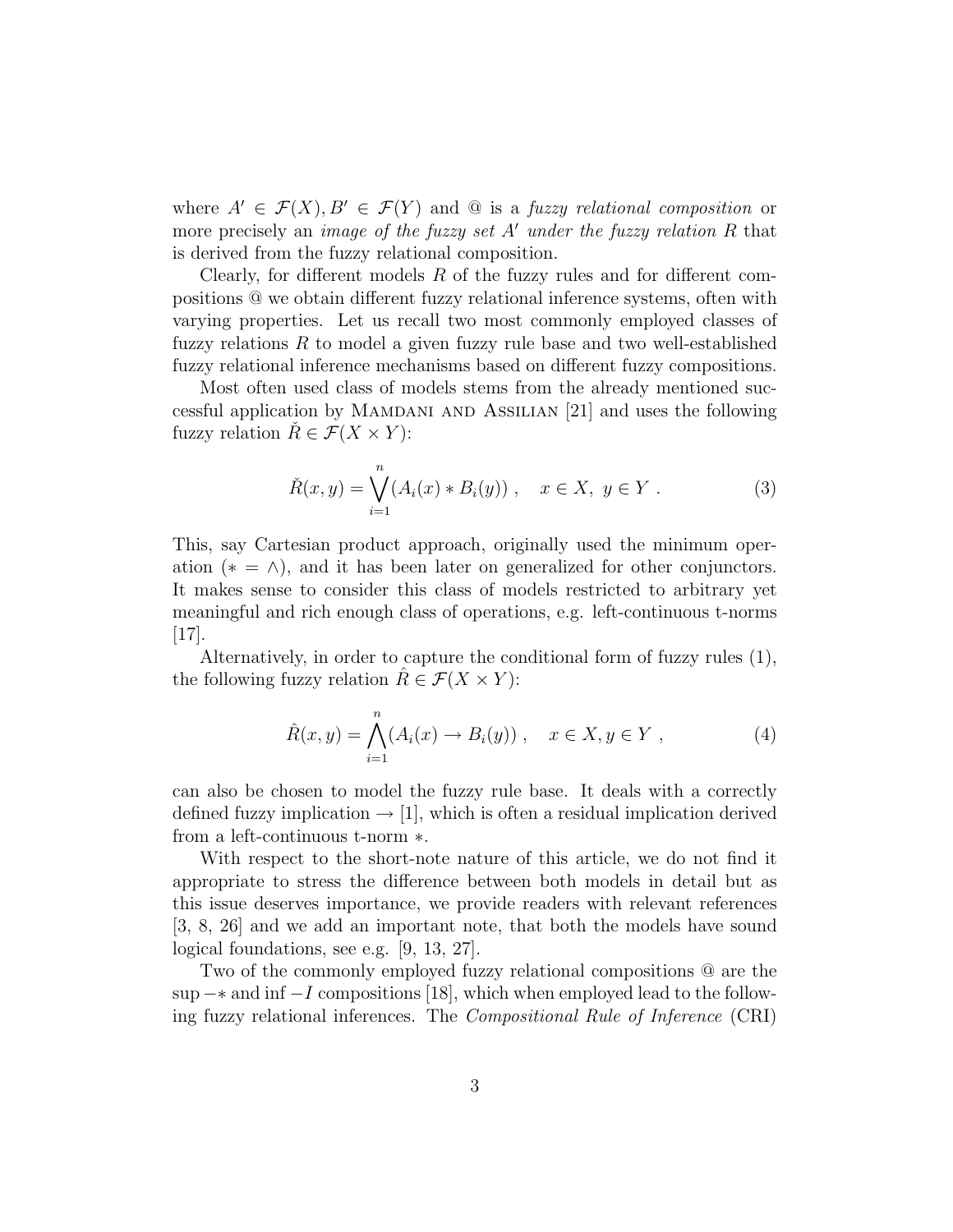introduced by ZADEH [41], infers the output  $B'$  in the following way:

$$
B'(y) = \bigvee_{x \in X} (A'(x) * R(x, y)), \quad y \in Y,
$$
 (5)

where ∗ is a again a conjunctor, typically a (left-continuous) t-norm [17]. For CRI scheme, we use the following notation:

$$
B' = A' \circ R \tag{6}
$$

The second inference, based on the Bandler-Kohout subproduct (BK-Subproduct, for short) [2], was up to our best knowledge firstly used by PEDRYCZ [28] and although it is much less frequently used, it has started to attract attention in the recent years  $[20, 22, 34, 38]$ . The output  $B'$  inferred by the BK-Subproduct is obtained as follows:

$$
B'(y) = \bigwedge_{x \in X} (A'(x) \to R(x, y)), \quad y \in Y
$$
 (7)

where  $\rightarrow$  is a residual implication. For BK-Subproduct, we use the following notation to indicate the scheme:

$$
B' = A' \lhd R \tag{8}
$$

As one can see, for the sake of simplicity and clarity, everything may be elaborated in the framework of residuated lattice (see, e.g., [27])  $\mathcal{L} =$  $(L, \wedge, \vee, *, \rightarrow, 0, 1)$  as the underlying algebraic structure. We assume the readers to be familiar with basic properties of these structures and also with the fact, that each left-continuous t-norm  $*$  generates such a structure  $|5|$  so, we only add references to relevant sources [13, 27]. The basic properties are also listed in [37], of which the following are essential in the sequel:

$$
\bigvee_{i \in \mathcal{I}} a_i \to b = \bigwedge_{i \in \mathcal{I}} (a_i \to b) , \tag{9}
$$

$$
a \to (b \to c) = (a * b) \to c = (b * a) \to c , \qquad (10)
$$

$$
(a \to b) * c \le a \to (b * c). \tag{11}
$$

For better understanding, let us adopt the notation from [29] and later on used also in [37] and consider the following structure

$$
S = (X, Y, \{A_i, B_i\}_{i=1,\dots,n}, \mathcal{L}, \mathbb{Q}) ,
$$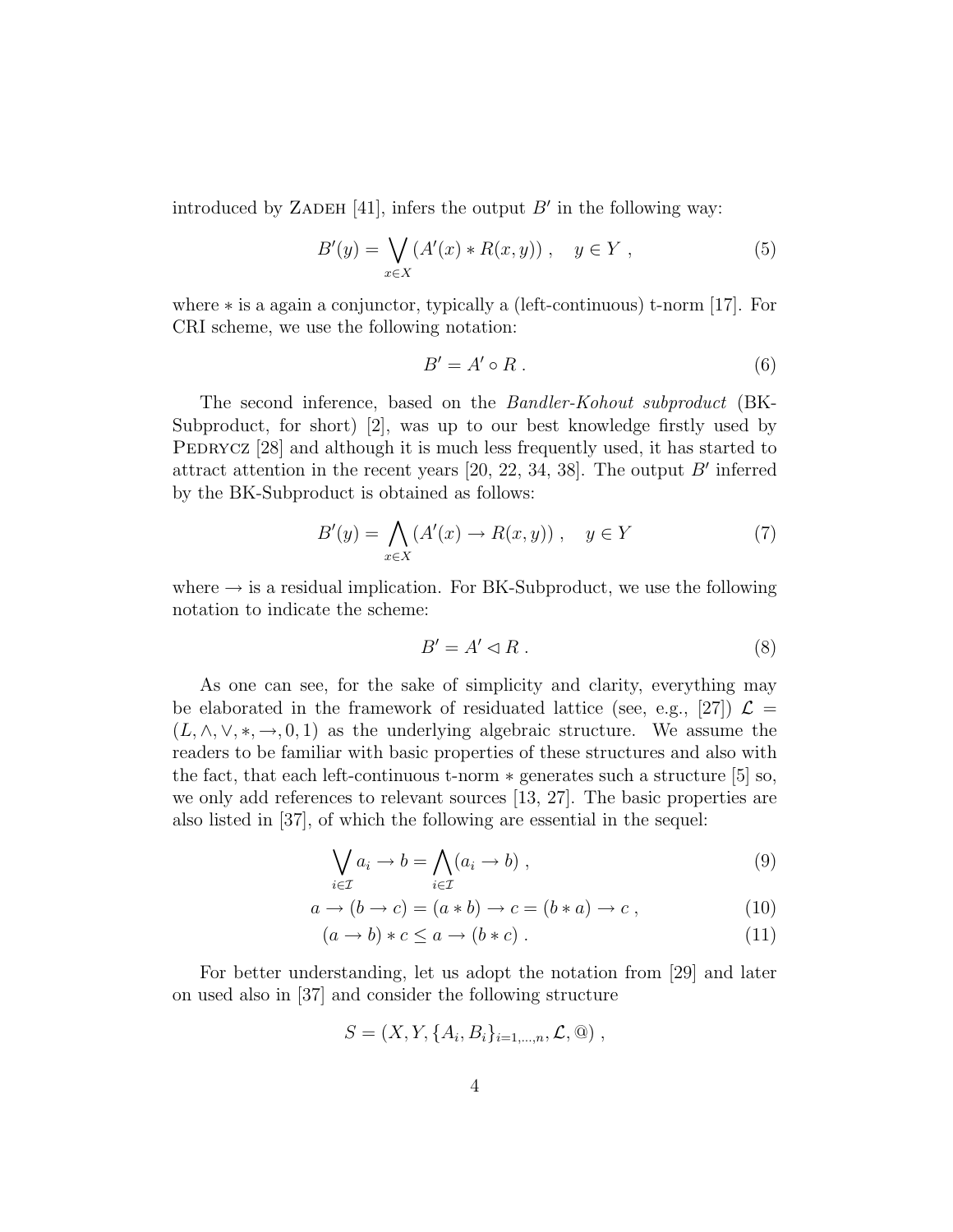where X, Y are the universes,  $A_i \in \mathcal{F}(X), B_i \in \mathcal{F}(Y)$  for all  $i = 1, \ldots, n$  are the antecedent and consequent fuzzy sets in the fuzzy rule base,  $\mathcal{Q}: \mathcal{F}(X) \times$  $\mathcal{F}(X \times Y) \to \mathcal{F}(Y)$  is the chosen inference (fuzzy relational composition) and finally,  $\mathcal L$  is the fixed residuated lattice on the unit interval  $[0, 1]$  that provides us with the involved operations.

By the choice of the fuzzy relation  $R$  modeling the fuzzy rule base and by the choice of  $\mathcal{Q}$ , we define a fuzzy function  $f_R^{\mathcal{Q}}(A) : \mathcal{F}(X) \to \mathcal{F}(Y)$  such that  $f_R^{\mathbb{Q}}(A) = A \mathbb{Q}R$ , for an arbitrary  $A \in \mathcal{F}(X)$ .

#### 2. Motivation

The goals of this article, that richly stems from findings in [37, 23] and in [39], is threefold. So, let us firstly recall what was provided in the above cited works.

In [37], the authors demonstrated, that BK-Subproduct is at least as good as well-known and much more often used CRI. The authors recalled, that the crucial property, that is interpolativity (i.e. preservation of modus ponens) can be ensured under the very same conditions for both inferences and that in the case of the BK-Subproduct, the interpolativity is also equivalent to the "continuity" as it has been defined and proved in [29]. Further, they have shown, that the other advantageous properties, e.g. robustness, equivalence of FITA and FATI inference strategies or an existence of hierarchical inference algorithm that significantly reduces the computational costs, are not dependent on the chosen inference but rather on an appropriate combination of the inference and the fuzzy rule base model. In particular, for the three latter properties, one has to either combine CRI with the Mamdani-Assilian model R or BK-Subproduct with the implicative model R. Let us note that these facts were already known for the first combination [16, 14] and the authors of [37] proved them for the latter one in order to show that both approaches are equally good.

Now, the threefold goal of this paper is as follows.

• Firstly, we show, that one of the results provided in [37], namely the robustness related to the combination of BK-subproduct and implicative fuzzy rule base model, was not proved correctly as it used an incorrect lemma. However, the result itself is still valid and an alternative valid proof is provided.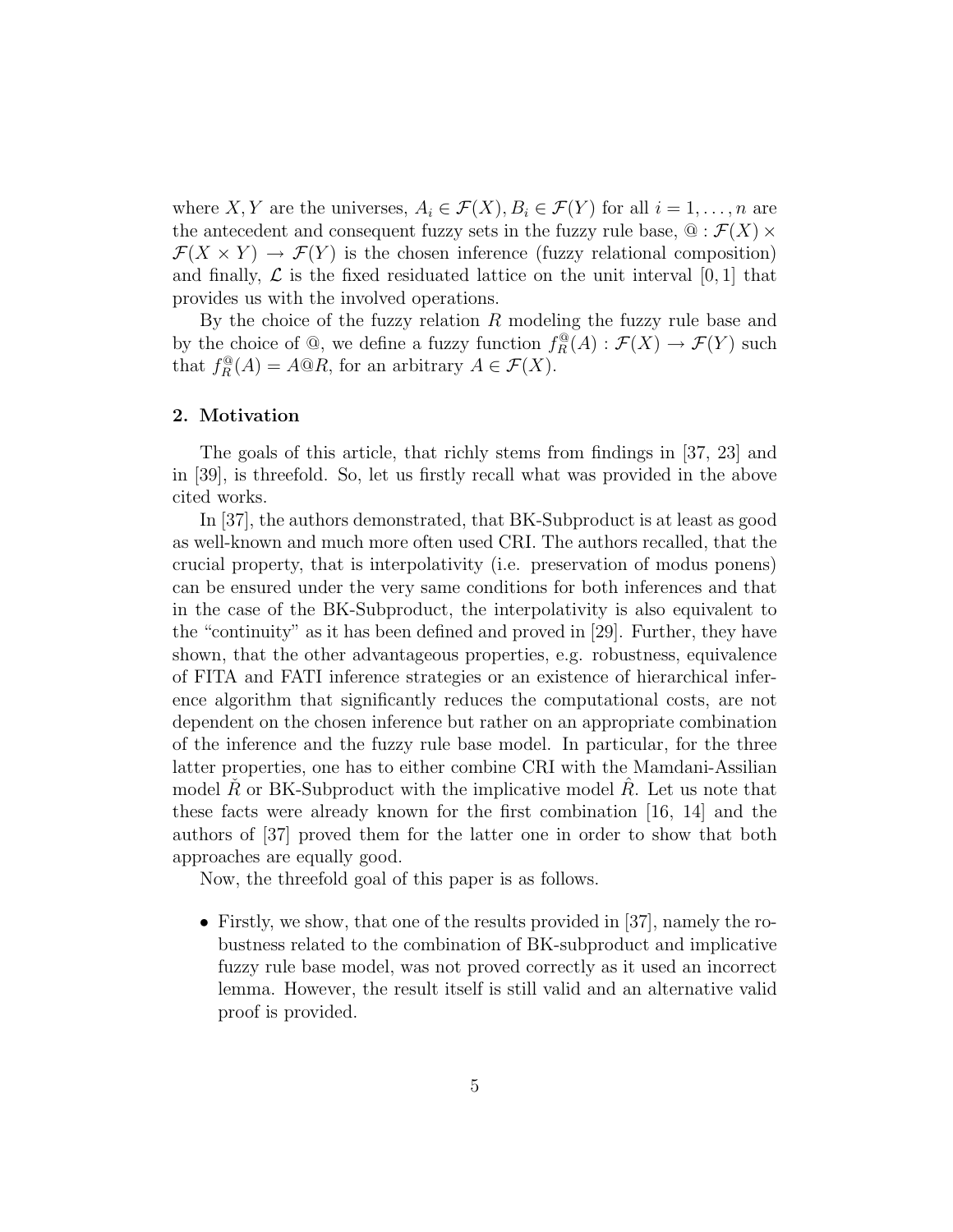- Secondly, we present some of the results provided already by MOSER and Navara  $[23]$  and later on by Stěpnička and Mandal  $[39]$  in the perspective of the preservation of the desirable properties discussed in our previous paper.
- Finally, we provide readers with a brief yet important discussion on consequences of these results in the light of the theoretical as well as practical aspects of building fuzzy inference systems.

The structure of the rest of the paper clearly follows these three goals.

#### 3. Goal 1: Robustness of BK-Subproduct and implicative models

In [16], KLAWONN and CASTRO constructed their approach to the notion of robustness of fuzzy inference systems in a natural way. In particular, they shown that (cit.  $[16]$ ) "the output obtained from CRI for a given input fuzzy set  $A'$  does not change if we substitute  $A'$  by its extensional hull  $\hat{A}$ ". The important assumption is, that the input A' is extensional w.r.t the same fuzzy equivalence relation<sup>2</sup> to which also the antecedent fuzzy sets are extensional. Indeed, "a fuzzified input does not change the outcome of a rule as long as the fuzzy set obtained by the fuzzification is contained in the extensional hull of the original crisp input value" [16]. Furthermore, the authors finally conclude that it does not make sense to measure more exactly than the indistinguishability admits. This approach formalizes the robustness of the inference in scenarios where there can be slight discrepancies between the intended input and the actual input.

The result was originally provided for CRI with both  $\tilde{R}$  and  $\tilde{R}$ , but only for a single rule [16]. In [37] it was generalized for more rules, which, on the other hand, required the restriction to the use of  $R$  only. It was formulated as follows.

**Theorem 1.** ([37], Theorem 3.20) Let  $S = (X, Y, \{A_i, B_i\}_{i=1,\dots,n}, \mathcal{L}, \circ)$  be a structure for fuzzy rules  $(1)$ . Let E be a fuzzy equivalence relation on X with respect to which each  $A_i$  is extensional for  $i = 1, \ldots, n$ . If  $A' \in \mathcal{F}(X)$ ,

<sup>2</sup>With respect to the limited size of a short note paper, we again assume that the readers are familiar with the basic definitions of fuzzy equivalence relations (also similarity or indistinguishability), and the extensional hull.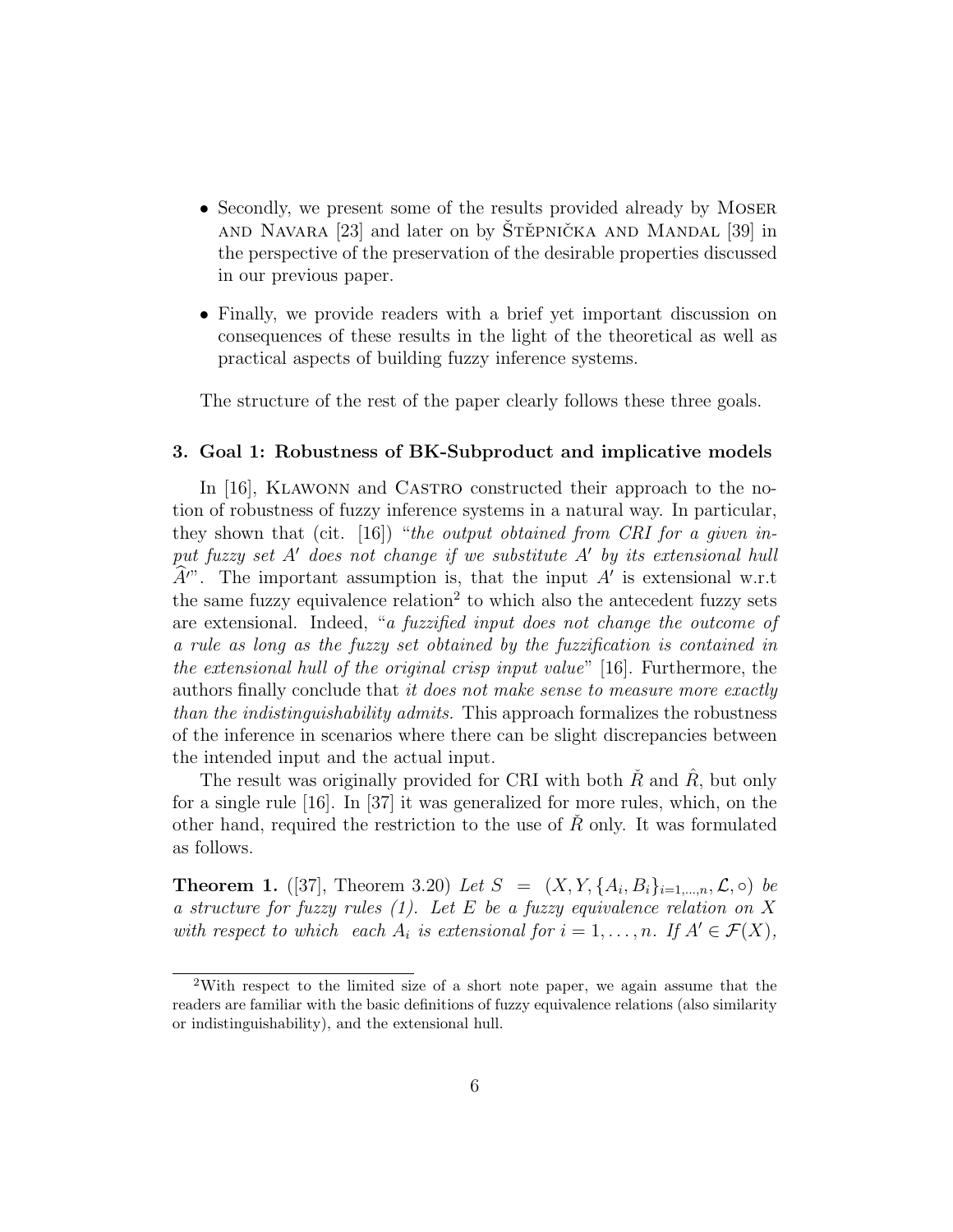then  $A' \circ \check{R} = \hat{A'} \circ \check{R}$ , where  $\hat{A'}$  is the extensional hull of  $A'$  w.r.t. the fuzzy equivalence relation E.

Furthermore, in [37] the authors provided an analogous result for the combination of BK-Subproduct and the implicative model of a fuzzy rule base  $\hat{R}$ , which we recall below.

**Theorem 2.** ([37], Theorem 3.23) Let  $S = (X, Y, \{A_i, B_i\}_{i=1,\dots,n}, \mathcal{L}, \lhd)$  be a structure for fuzzy rules  $(1)$ . Let E be a fuzzy equivalence relation on X with respect to which each  $A_i$  is extensional, for  $i = 1, \ldots, n$ . If  $A' \in \mathcal{F}(X)$ , then  $A' \lhd \hat{R} = \hat{A}' \lhd \hat{R}$ .

These generalizations to multiple rules provided by Theorems 1 and 2 are on the other hand restrictive w.r.t. the chosen combination of the inference mechanism and the fuzzy rule base model. As we have mentioned above, Klawonn and Castro in [16] proved that, assuming the CRI inference, for a single rule the robustness is preserved no matter the choice of the model. Although a single rule fuzzy rule base is useless in practice, there is an undoubted importance of the result for so-called FITA inference strategies, where instead of a single fuzzy relation representing the whole fuzzy rule base (1), one takes a single fuzzy relation for every single fuzzy rule and performs n inferences, each inference only with help of a single fuzzy rule. In other words, in FITA strategies, the fuzzy rule base  $(1)$  is viewed as n fuzzy rule bases of a single rule and Klawonn and Castro actually provide a strong result stating, that in this case, one may deal with both the conjunctive as well as implicative model of a fuzzy rules base.

This significance of this result can hardly be exaggerated, bearing in mind that many applications adopt the FITA strategies rather than FATI strategies (first-aggregate-then-infer) [10] encoded usually in the fuzzy relational representation by R or R. Therefore, authors in [37] provided again an analogous result for the BK-Subproduct, which we recall below.

**Theorem 3.** ([37], Theorem 3.22) Let  $S = (X, Y, \{A, B\}, \mathcal{L}, \triangleleft)$  be a structure for a single fuzzy rule. Let  $E$  be a fuzzy equivalence relation on  $X$  with respect to which A is extensional. Let  $A' \in \mathcal{F}(X)$  be any fuzzy set, then  $A' \triangleleft \hat{R} = \hat{A'} \triangleleft \hat{R}$  and  $A' \triangleleft \check{R} = \hat{A'} \triangleleft \check{R}$ .

The authors built the proof of the second part of the Theorem, in particular of the equality

$$
A' \lhd \check{R} = \widehat{A}' \lhd \check{R}
$$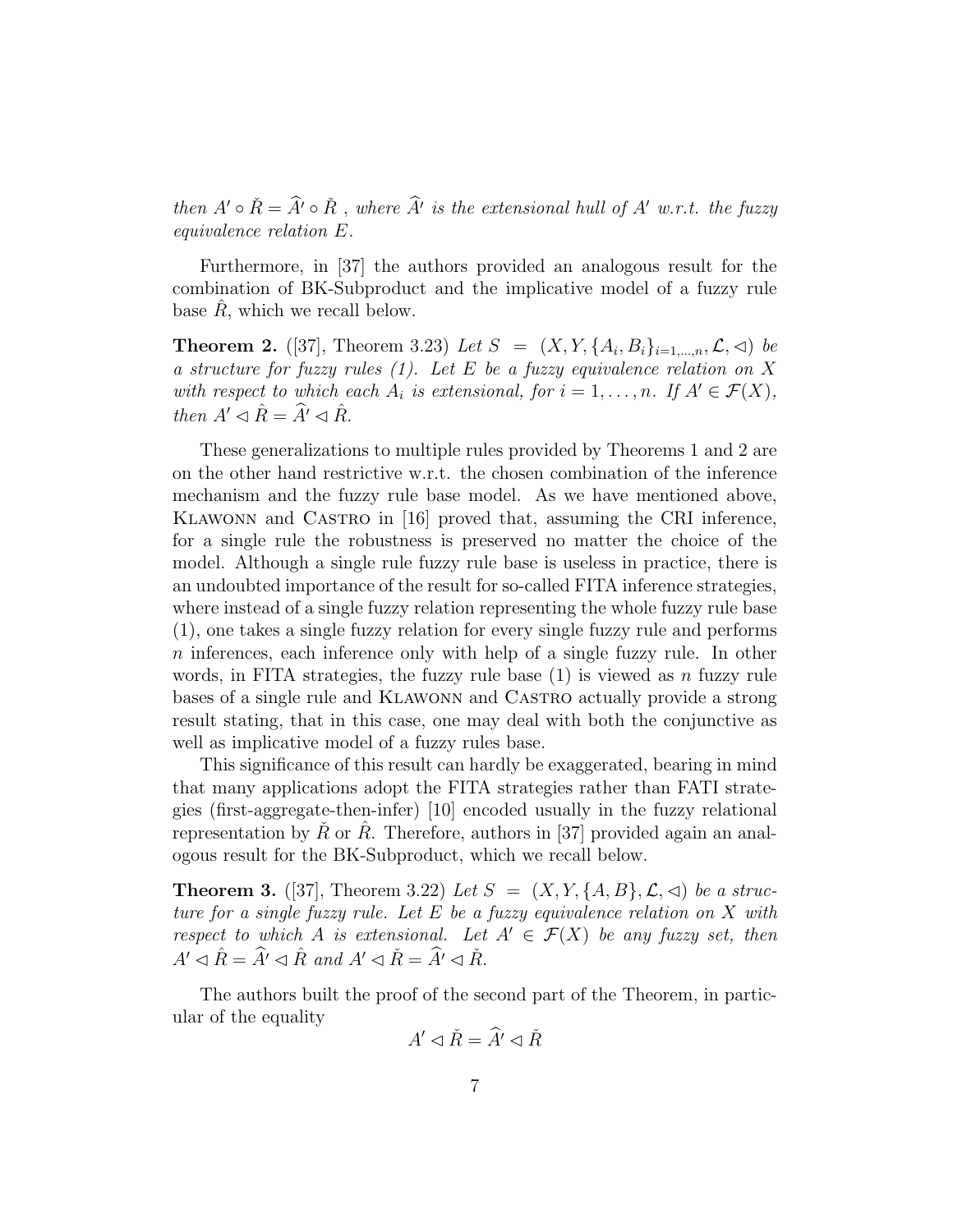on an alternative representation of an extensional hull of a fuzzy set, that was also provided in [37]. However, this representation was not proved correctly. We repeat the incorrect proposition and we show, why it cannot be correct.

**Proposition 4.** (Proposition 3.21 in [37], INCORRECT!) Let  $\mu \in \mathcal{F}(X)$ and E a fuzzy equivalence relation on X. Then the extensional hull of  $\mu$  may be expressed as follows

$$
\widehat{\mu}(x) = \bigwedge \{ E(x, y) \to \mu(y) \mid y \in X \} . \tag{12}
$$

Indeed, if  $\hat{\mu}(x)$  was given as above, then it would necessarily lead to the following

$$
\widehat{\mu}(x) = \bigwedge_{y \in X} E(x, y) \to \mu(y) \le E(x, x) \to \mu(x) = \mu(x)
$$

while as we know, the opposite inequality, i.e.,  $\mu(x) \leq \hat{\mu}(x)$  holds. This easily demonstrates, why the above recalled proposition cannot hold in general.

However, although the equality formulated in Proposition 4 (Proposition 3.21 in [37]) does not hold, it does not necessarily mean that the second part of Theorem 3 (Theorem 3.22 in [37]) is not valid anymore. In fact, the opposite is true, as we show below.

Proof of Theorem 3. (of Theorem 3.22 in [37])

The first equality

 $A' \lhd \hat{R} = \hat{A'} \lhd \hat{R}$ 

is proven in [37] and hence we concentrate on proving the second equality

$$
A' \lhd \check{R} = \widehat{A}' \lhd \check{R}.
$$

As the antitonicity of residuated implication  $\rightarrow$  ensures that

$$
A' \lhd \check{R} \ge \widehat{A}' \lhd \check{R}
$$

holds, it is sufficient to prove the other inequality, namely

$$
A' \lhd \check{R} \leq \widehat{A}' \lhd \check{R}.
$$

Recall that, for any  $y \in Y$ ,

$$
(\widehat{A}' \lhd \check{R})(y) = \bigwedge_{x \in X} \left( \widehat{A}'(x) \to (A(x) * B(y)) \right).
$$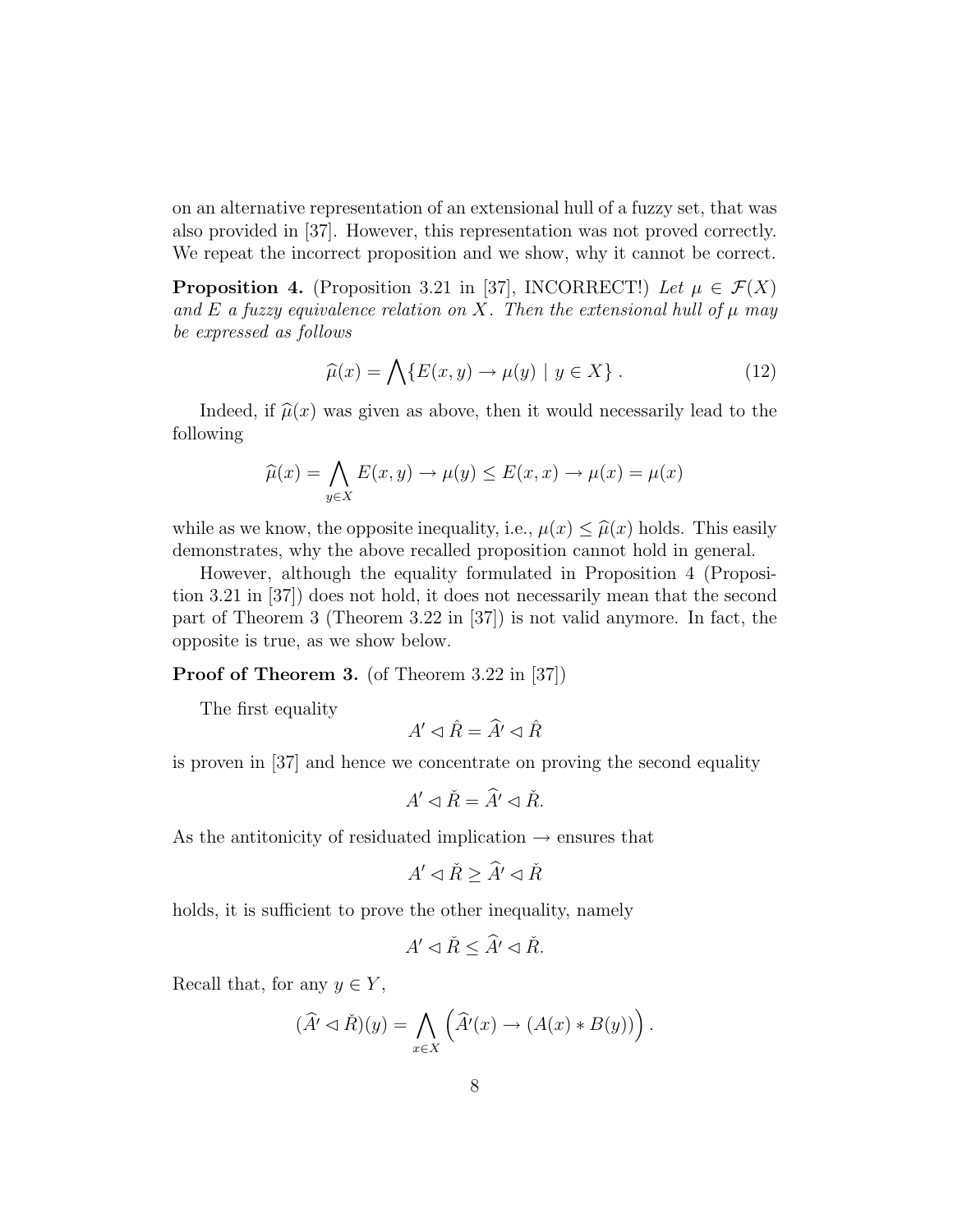Taking the right hand side of the equality, then for any  $x \in X$ , we have

$$
\widehat{A}'(x) \to (A(x) * B(y))
$$
\n
$$
= \left(\bigvee_{z \in X} (A'(z) * E(x, z))\right) \to (A(x) * B(y))
$$
\n
$$
= \bigwedge_{z \in X} \left((A'(z) * E(x, z)) \to (A(x) * B(y))\right) \qquad \qquad [by (9)]
$$

$$
= \bigwedge_{z \in X} \Big( A'(z) \to \Big( E(x, z) \to (A(x) * B(y)) \Big) \Big) \qquad \qquad \text{[by (10)}
$$

$$
\geq \bigwedge_{z \in X} \Big( A'(z) \to \Big( \big( E(x, z) \to A(x) \big) * B(y) \Big) \Big) \qquad \qquad \text{[by (11)}
$$

$$
\geq \bigwedge_{z \in X} (A'(z) \to (A(z) * B(y))) \qquad \qquad \text{[ by definition of } E
$$
  
=  $(A' \lhd \check{R})(y)$ .

which proves the desired inequality and thus, the whole Theorem.  $\Box$ 

This proof closes the first goal of the paper related to robustness of fuzzy inference systems with the use of the BK-Subproduct  $\leq$  as the inference mechanism. As we have shown, the previous results are still valid, however, the proof has to be constructed in a different way.

## 4. Goal 2: Preservation of desirable properties

This section focuses on the preservation of desirable properties of the above mentioned fuzzy inference systems. Mainly, it stems from the axiomatization provided by Moser and Navara [23] and later on followed in [39, 33]. In fact, the most important results actually stem partly from even older publications [15, 25] related to the solvability of fuzzy relational equations and thus, consequently, to interpolativity alias preservation of modus ponens. Note that this property is perhaps the most crucial one for fuzzy inference systems incorporating fuzzy inputs. Let us only briefly recall the most important results from the field of the solvability of fuzzy relational equations that are gathered from the sources referred above and from the following ones [7, 31, 28, 6].

The main idea behind interpolativity is expressed by the following equality  $f_R^{\mathbb{Q}}(A_i) = B_i$  which says nothing else but the fact that if an input A' is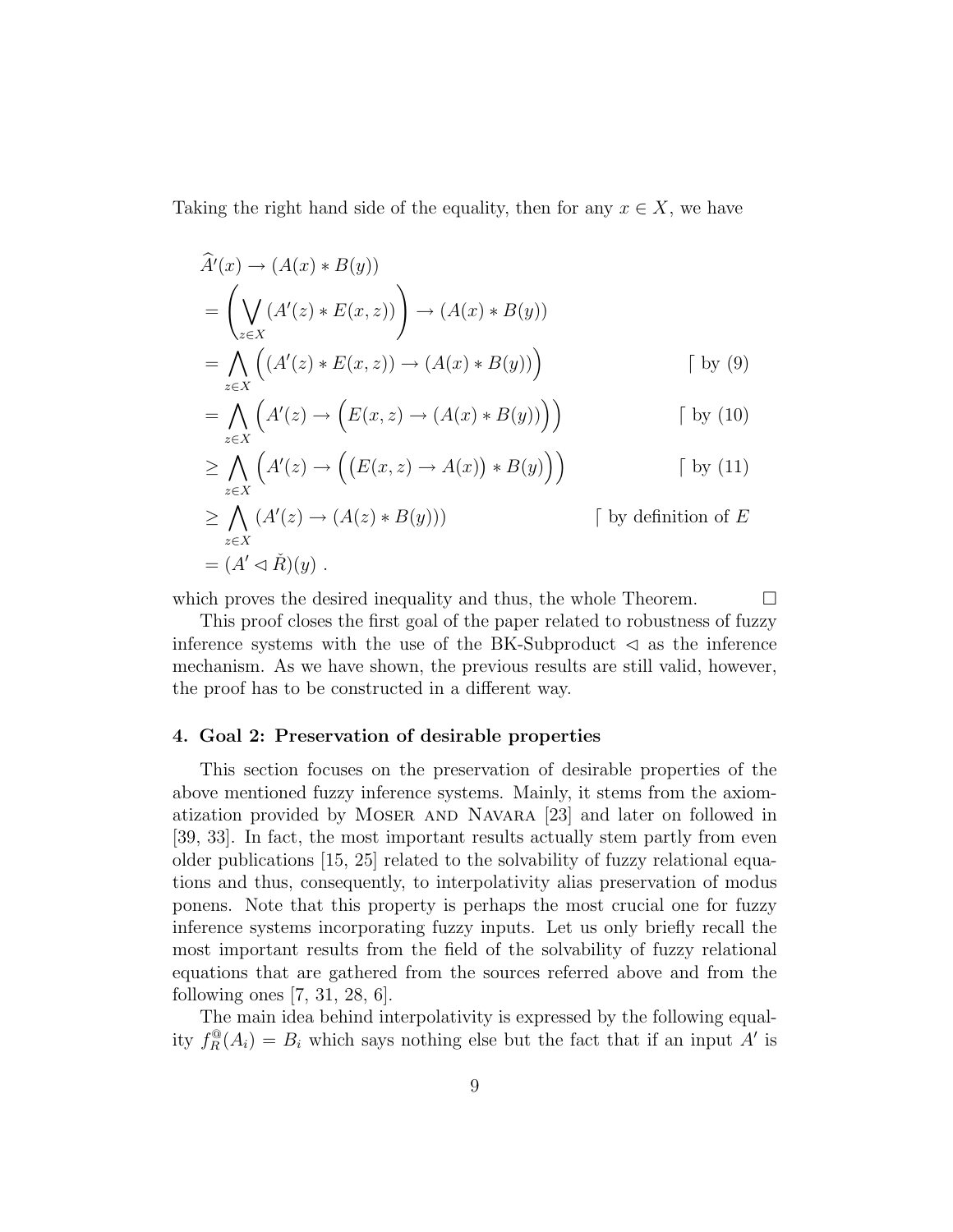equal to one of the antecedents, say to  $A_i$ , the inferred output  $B'$  has to be equal to the respective consequent  $B_i$ . This leads us to deal with a system of fuzzy relational equations [31] where

$$
A_i @ R = B_i , \quad i = 1, \dots, n , \tag{13}
$$

is solved with respect to an unknown  $R \in \mathcal{F}(X \times Y)$ .

**Theorem 5.** System (13) with  $\mathbb{Q} = \circ (\mathbb{Q} = \leq)$  is solvable if and only if R  $(R)$  is a solution of this system. In the case of solvability, R  $(R)$  is the greatest (least) solution of (13) with  $\mathcal{Q} = \circ (\mathcal{Q} = \triangleleft)$ .

Theorem 5 actually states that the implicative model  $R$  (or Mamdani-Assilian model  $R$ ) should be the first choice whenever dealing with the inference mechanism modelled by  $\circ$  (or  $\triangleleft$ , respectively). However, if there exist some reasons, for example preservation of robustness, lower computational complexity or the existence of hierarchical inference that is identical to the non-hierarchical one [37, 14], the combination of Mamdani-Assilian model  $\check{R}$ and the CRI inference  $\circ$  (implicative model R and the BKS inference  $\triangleleft$ ) can be used as well without harming the preservation of modus ponens. Indeed, some additional assumptions, specified in the Theorem below, have to be imposed.

**Theorem 6.** [15, 25] Let all  $A_i$  for  $i = 1, \ldots, n$  be normal. Then  $\tilde{R}$  ( $\tilde{R}$ ) is a solution of (13) with  $\mathbb{Q} = \circ (\mathbb{Q} = \triangleleft)$  if and only if the condition

$$
\bigvee_{x \in X} (A_i(x) * A_j(x)) \le \bigwedge_{y \in Y} (B_i(y) \leftrightarrow B_j(y)) \tag{14}
$$

holds for any  $i, j \in \{1, \ldots, n\}.$ 

Now, let us focus on the impact of Theorem 6. On one hand, it gives a positive result. On the other hand, condition (14) contains a hidden trap. This condition may be easily fulfilled for t-norms with zero divisors such as the Lukasiewicz t-norm, while in the case of t-norms without zero divisors, meeting the criterion is not so easy.

Indeed, on the one hand if you consider the Lukasiweicz t-norm and, moreover, you assume the antecedent fuzzy sets to meet the Ruspini partition axioms [30], which is a well-known sufficient condition for the solvability of both systems of fuzzy relational equations [36, 35], left-hand side of (14)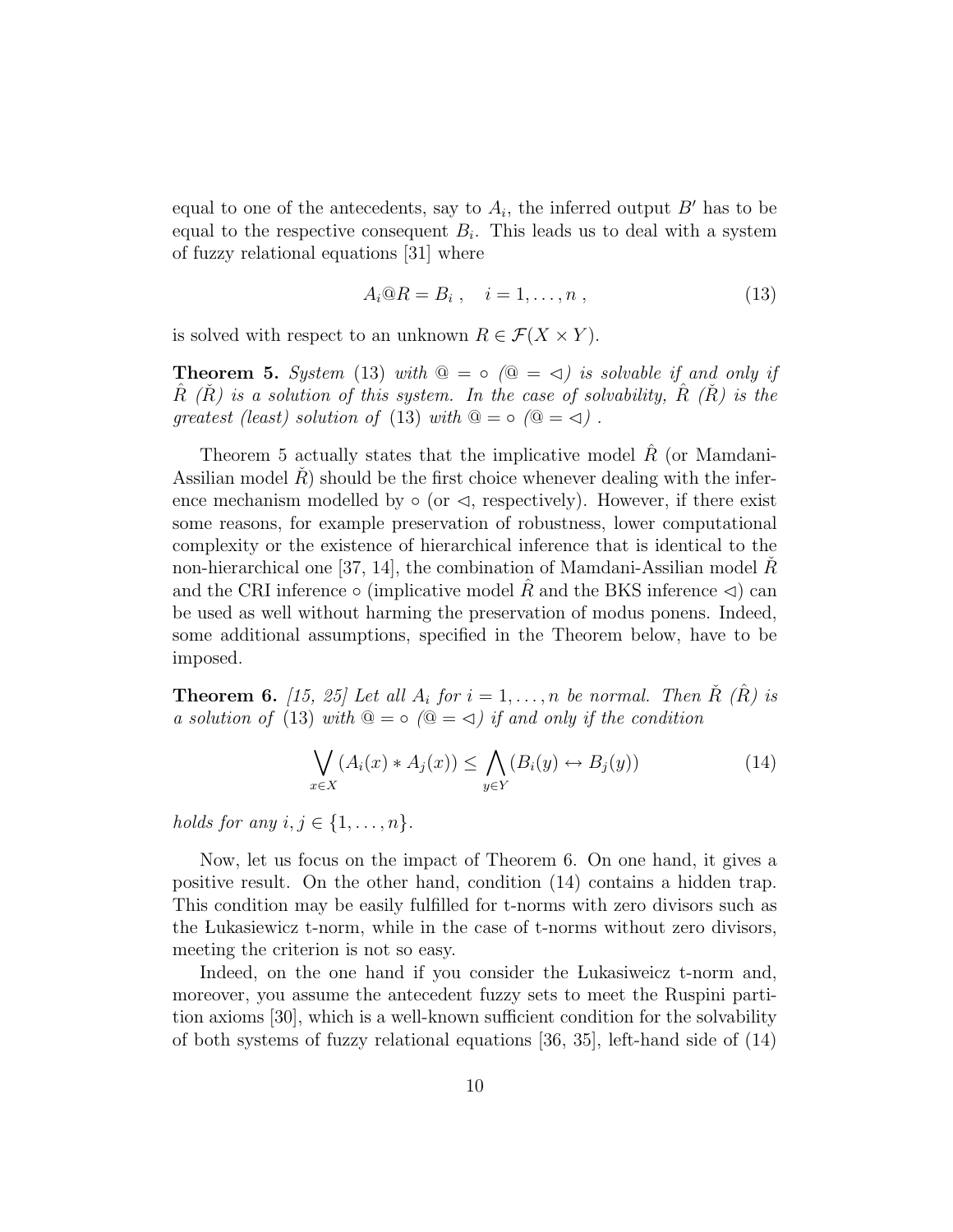will equal to zero and thus, the criterion  $(14)$  will be trivially fulfilled. Consequently, for this particular algebra, the Ruspini partition will not only be a sufficient condition, but it will be even sufficient for the use of the models, that may provide some computational or robustness advantages.

On the other hand, considering the t-norm without zero divisors, such as the Gödel t-norm (minimum) or the Goguen t-norm (product), one encounters a peculiar situation. It can be easily checked, that the right-hand side of (14) equals to zero whenever the consequents  $B_i$  and  $B_j$  have mutually different support. Only in case of totally equal supports of all consequents, the right-hand side is non-trivially positive. However, having totally the same consequent supports is not a desirable condition at all. Now, if we allow the right-hand side to be equal to zero by using consequents with different supports, we need to set up the antecedents in such a way that also the left-hand side of (14) equals to zero. Then again, recall that ∗ is now a t-norm without zero divisors which means that the antecedents would have to be disjoint in a crisp sense! Consequently, either we have to deal with undesirable consequents, or with antecedents that do not overlap. Thus we are forced to work with sparse rule bases, which is not desirable either, however sophisticated the fuzzy interpolation techniques that we employ may be [19, 40].

It was Moser and Navara [23] who pointed out this drawback. They constructed three natural axioms for "well-behaving" fuzzy inference systems. The first one was the often mentioned interpolativity, i.e. model R has to solve the corresponding system of fuzzy relational equations; the second one was the significance of outputs produced by normal inputs; and the third one was a sort of local monotonicity.

Let us concentrate on the first two axioms, as the last one is usually easy to satisfy [23, 24, 39, 33]. The first one is clear and should be fulfilled every time. The second one actually says that if the input is normal, the output should be meaningful, providing some valuable information. The extreme case of non-fulfillment of this axiom is the empty fuzzy set equal to 0 on the whole output universe in the case of Mamdani-Assilian systems or, the universal fuzzy set attaining normality on the whole output universe in the case of implicative rules. These extreme cases are exactly the outputs we obtain whenever we deal with a sparse fuzzy rule base and the input does not fire any of the fuzzy rules. This may easily happen in the case of a sparse fuzzy rule base and the normality of the fuzzy input does not help at all. One would have to use one of the above cited fuzzy interpolation techniques [19, 40] but then she/he would not work with fuzzy relational interpretation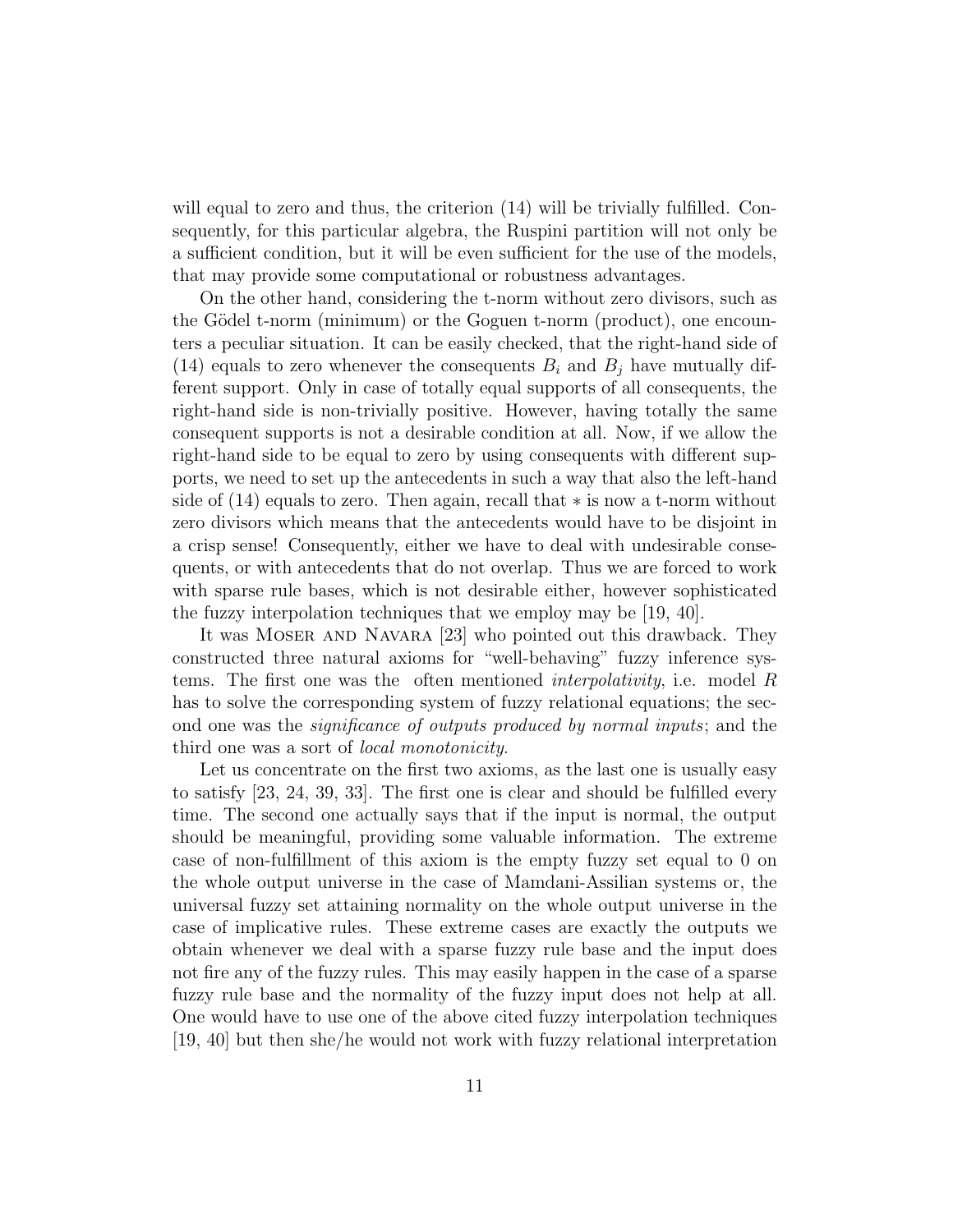encoded in  $\hat{R}$  or  $\hat{R}$  anymore.

As we have mentioned, due to Theorem 6, for t-norms without zero divisors and for consequents with different supports, one may ensure the interpolativity only in the case of a sparse fuzzy rules base. This fact is mirrored in the result provided by MOSER AND NAVARA in [23] which essentially states that for the CRI inference and the Mamdani-Assilian model  $R$ , assuming the t-norm without zero divisors, the first two axioms cannot be satisfied simultaneously.

This unpleasant fact, that in some cases the two axioms may never be satisfied simultaneously, has been shown also for the combination of the BK-Subproduct and the implicative fuzzy rule base model  $\hat{R}$ , see [39, 33]<sup>3</sup>.

# 5. Goal 3: Discussion on practical settings

The third goal of this article is to briefly discuss the impact of the findings presented above to appropriate practical settings of fuzzy rule based systems.

Note that in [37] the authors have shown that BK-Subproduct, although much less known and often ignored, as an inference mechanism is as appropriate as the much more frequently used CRI. Although one of the findings in [37] was not proven correctly, we provided readers with an alternative proof showing that the stated property still holds and thus nothing changes on the above statement about the equal practical importance of both – BK-Subproduct and CRI.

This result was supported by the secondary message of the article [37] which was that most of the advantages, such as lower computational costs or robustness, do not stem from the choice of the inference mechanism itself but rather from the choice of a favorable combination of the inference mechanism and the fuzzy relational model of a fuzzy rule base.

However, one has to be careful in order to preserve fundamental theoretical properties such as interpolativity, that actually entitle us to use the inference mechanism in the context of logically motivated reasoning. In the

<sup>&</sup>lt;sup>3</sup>Note, that for the use of the implicative model  $\hat{R}$ , the original second axiom provided in [23] had to be modified in order to capture the same property. Indeed, these two approaches are dual [8] and so, the axioms have to be also dually formulated. Therefore, the universal fuzzy set replaces the empty fuzzy set in the axiom in order to determine a non-significant output.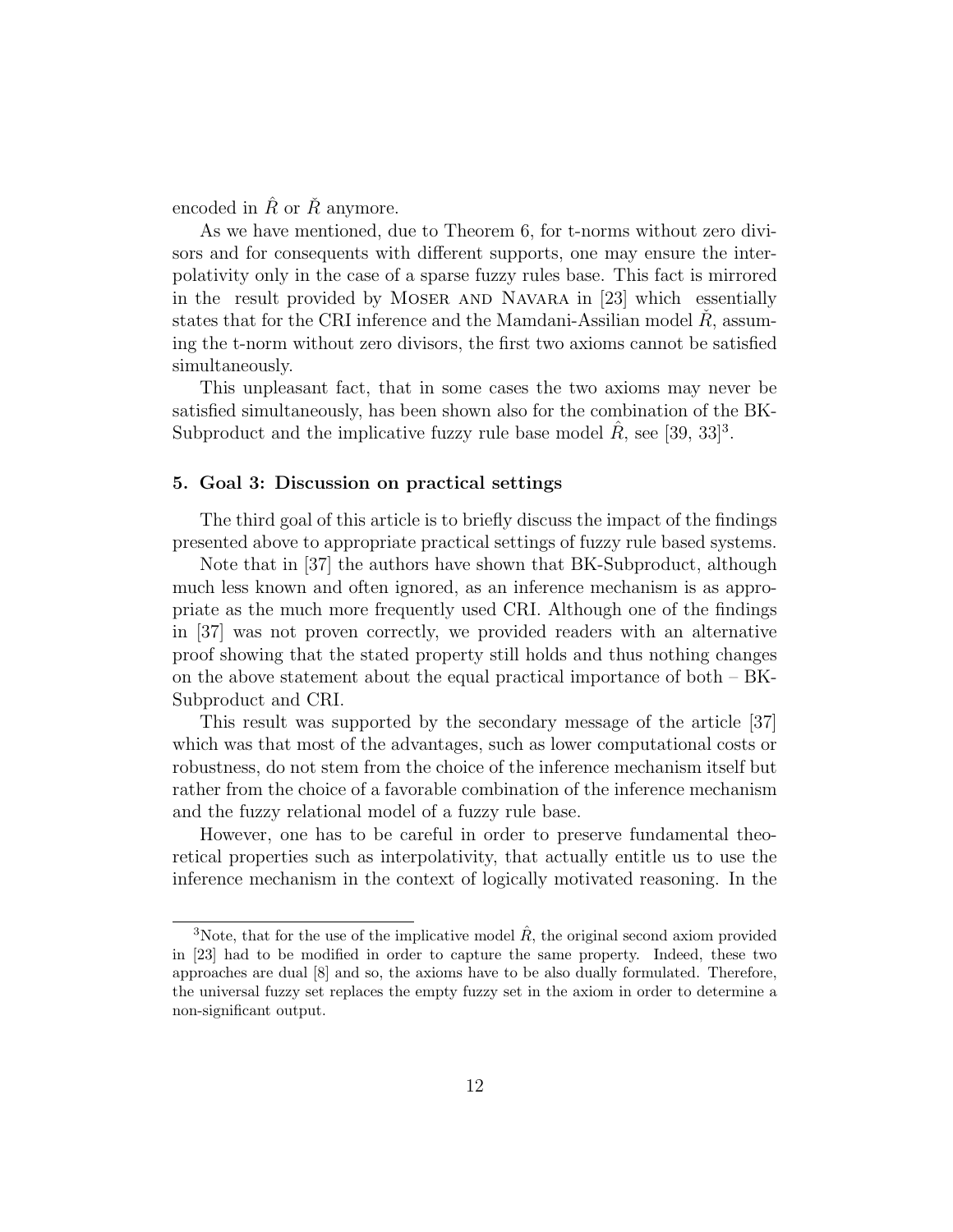light of other results [15, 23, 24, 39, 33] one has to seriously take into account this warning while building a fuzzy inference system. The choice of basic elements of such systems, such as the underlying algebraic structure of the connectives or fuzzy sets partitioning the input universe  $X$ , seem to be of even more crucial importance.

In particular, one should consult each fuzzy inference system with basic rules already before the building phase of such a system. For the sake of clarity, we list and discuss them briefly in order to explain their importance.

- 1. If there is no particular reason for reducing computational costs, for using a hierarchical inference<sup>4</sup> or for assuring the robustness in the "Klawonn-Castro" sense, it is a safe choice to use the combination of  $\hat{R}$  and CRI or, of  $\check{R}$  and the BK-Subproduct.
- 2. If there is a reason to use one of the theoretically less preferable combinations, i.e., either R with BK-Subproduct or R with CRI, one should not consider using algebras without zero divisors, viz., Gödel, product, etc., for the interpretation of the used connectives. Lukasiewicz or other t-norms with zero divisors can provide an appropriate setting.
- 3. If the above choice of the usage of the combination of  $R$  with BK-Subproduct or  $\tilde{R}$  with CRI has been made because of strong reasons, then assuming the well-chosen (e.g. Lukasiewicz) algebra, one should carefully choose a way to build antecedent fuzzy sets that preserve the desirable properties. The choice of the underlying algebra is not sufficient, it only gives a chance. Only after satisfying some other assumptions, e.g. forming an appropriate (e.g. Ruspini) partition, the inequality (14) is satisfied and the interpolativity is preserved without harming the other Moser-Navara axioms. Only then can one fully harness the power of all the advantages described in detail in [37] that rise out of this setting.

<sup>4</sup> Note that either of the following, viz., the equivalence of FITA and FATI strategies or the existence of an equivalent hierarchical inference mechanism ensures lower computational costs. However, the second approach brings yet another advantage - that of easier interpretability as it actually reduces the number of input variables for the price of a greater number of fuzzy rule bases.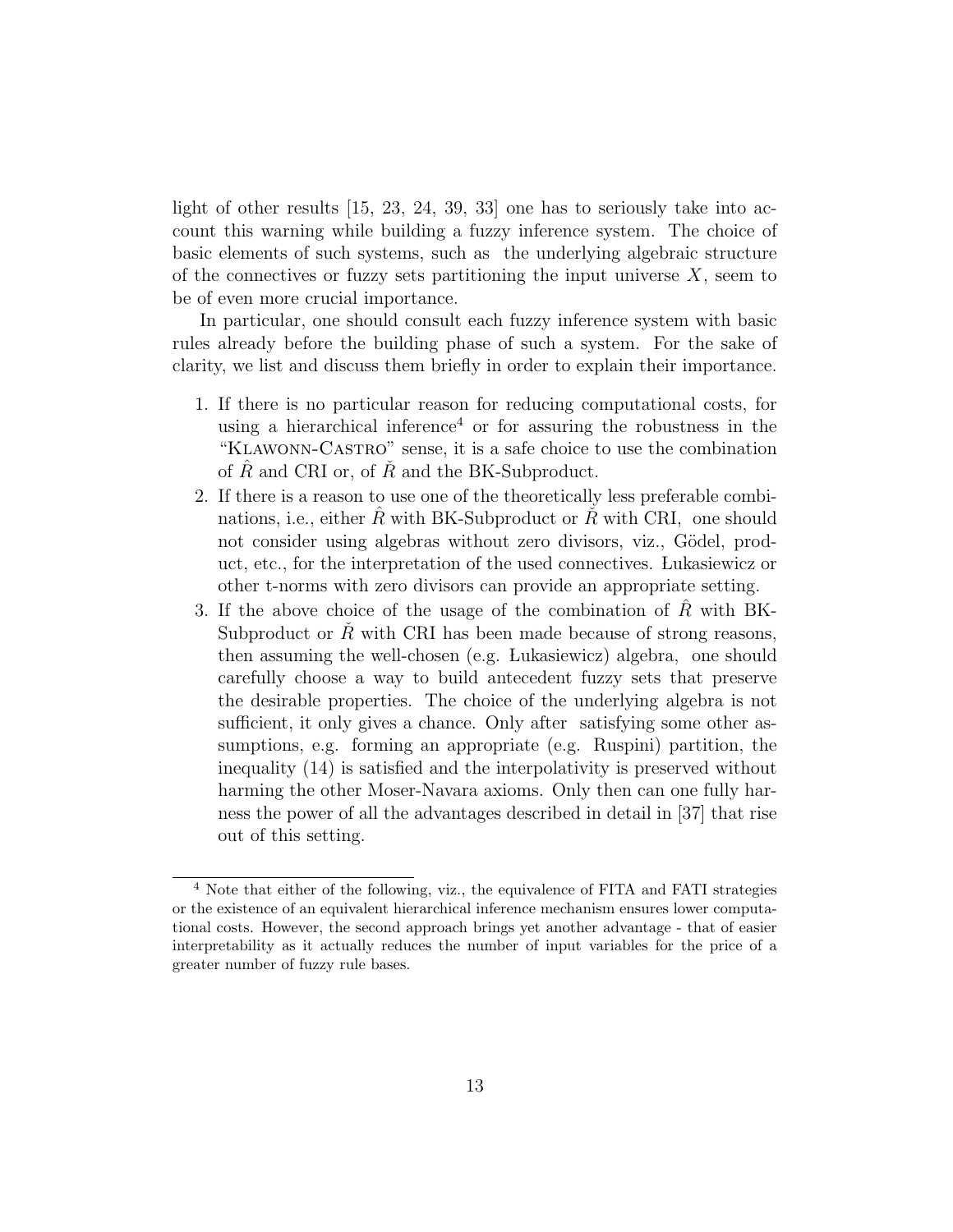## References

- [1] M. Baczyński, B. Jayaram, Fuzzy Implications, Springer-Verlag, Heidelberg, 2008.
- [2] W. Bandler, L. Kohout, Semantics of implication operators and fuzzy relational products, International Journal of Man-Machine Studies 12 (1)  $(1980)$  89 – 116.
- [3] U. Bodenhofer, M. Daňková, M. Stěpnička, V. Novák, A plea for the usefulness of the deductive interpretation of fuzzy rules in engineering applications, in: Proc. 16th IEEE Int. Conf. on Fuzzy Systems, London, 2007.
- [4] B. Bouchon-Meunier, R. Mesiar, C. Marsala, M. Rifqi, Compositional rule of inference as an analogical scheme, Fuzzy Sets and Systems 138 (1)  $(2003)$  53 – 65.
- [5] R. Bělohlávek, Fuzzy relational systems: Foundations and principles, Kluwer Academic, Plenum Press, Dordrecht, New York, 2002.
- [6] B. De Baets, Analytical solution methods for fuzzy relational equations, in: D. Dubois, H. Prade (eds.), The Handbook of Fuzzy Set Series Vol. 1, Academic Kluwer Publ., Boston, 2000, pp. 291–340.
- [7] A. Di Nola, S. Sessa, W. Pedrycz, E. Sanchez, Fuzzy Relation Equations and Their Applications to Knowledge Engineering, Kluwer, Boston, 1989.
- [8] D. Dubois, H. Prade, What are fuzzy rules and how to use them, Fuzzy Sets and Systems 84 (1996) 169–185.
- [9] L. Godo, P. Hájek, A note on fuzzy inference as deduction, in: Fuzzy Sets, Logics and Reasoning about Knowledge (Applied Logic series), vol. 15, Kluwer Academic Publishers, 1999, pp. 237–241.
- [10] S. Gottwald, Generalized solvability behaviour for systems of fuzzy equations, in: V. Novák, I. Perfilieva (eds.), Discovering the World with Fuzzy Logic, Studies in Fuzziness and Soft Computing, Springer-Verlag, Heidelberg, 2000, pp. 401–430.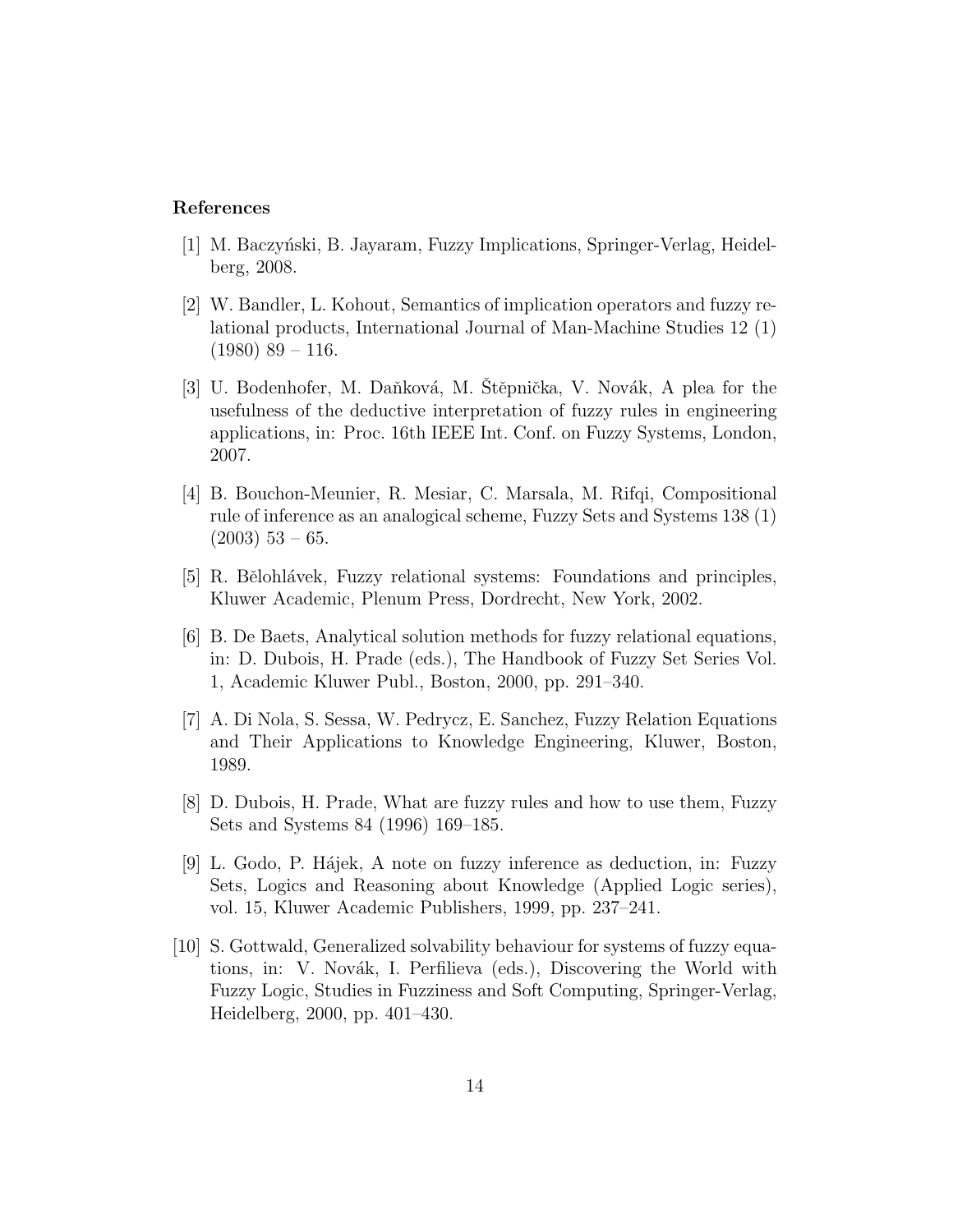- [11] S. Gottwald, On a generalization of fuzzy relation equations, in: Proc. of 11th IPMU Conference, Paris, France, 2006.
- [12] S. Gottwald, An abstract approach toward the evaluation of fuzzy rule systems, in: Fuzzy Logic. A Spectrum of Theoretical & Practical Issues (Studies in Fuzzines and Soft Computing), Springer-Verlag, 2007, pp. 281–297.
- [13] P. Hájek, Metamathematics of Fuzzy Logic, vol. 4 of Trends in Logic, Kluwer Academic Publishers, Dordrecht, 1998.
- [14] B. Jayaram, On the law of importation  $(x \wedge y) \rightarrow z \equiv (x \rightarrow (y \rightarrow z))$ in fuzzy logic, IEEE Transactions on Fuzzy Systems 16 (2008) 130–144.
- [15] F. Klawonn, Fuzzy points, fuzzy relations and fuzzy functions, in: V. Novák, I. Perfilieva (eds.), Discovering the World with Fuzzy Logic, Springer, Berlin, 2000, pp. 431–453.
- [16] F. Klawonn, J. L. Castro, Similarity in fuzzy reasoning, Mathware & Soft Computing 2 (1995) 197–228.
- [17] E. P. Klement, R. Mesiar, E. Pap, Triangular Norms, vol. 8 of Trends in Logic, Kluwer Academic Publishers, Dordrecht, 2000.
- [18] G. Klir, B. Yuan, Fuzzy Sets and Fuzzy Logic, Prentice Hall, New Jersey, 1995.
- [19] L. Kóczy, K. Hirota, Interpolative reasoning with insufficient evidence in sparse fuzzy rule bases, Information Sciences 71 (1993) 169–201.
- [20] C. K. Lim, C. S. Chan, A weighted inference engine based on intervalvalued fuzzy relational theory, Expert Systems with Applications 42 (7)  $(2015)$  3410 – 3419.
- [21] E. H. Mamdani, S. Assilian, An experiment in linguistic synthesis with a fuzzy logic controller, Int. J. Man-Mach. Stud. 7 (1975) 1–13.
- [22] S. Mandal, B. Jayaram, Bandler-Kohout subproduct with Yager's classes of fuzzy implications, IEEE Transactions on Fuzzy Systems 22 (3) (2014) 469–482.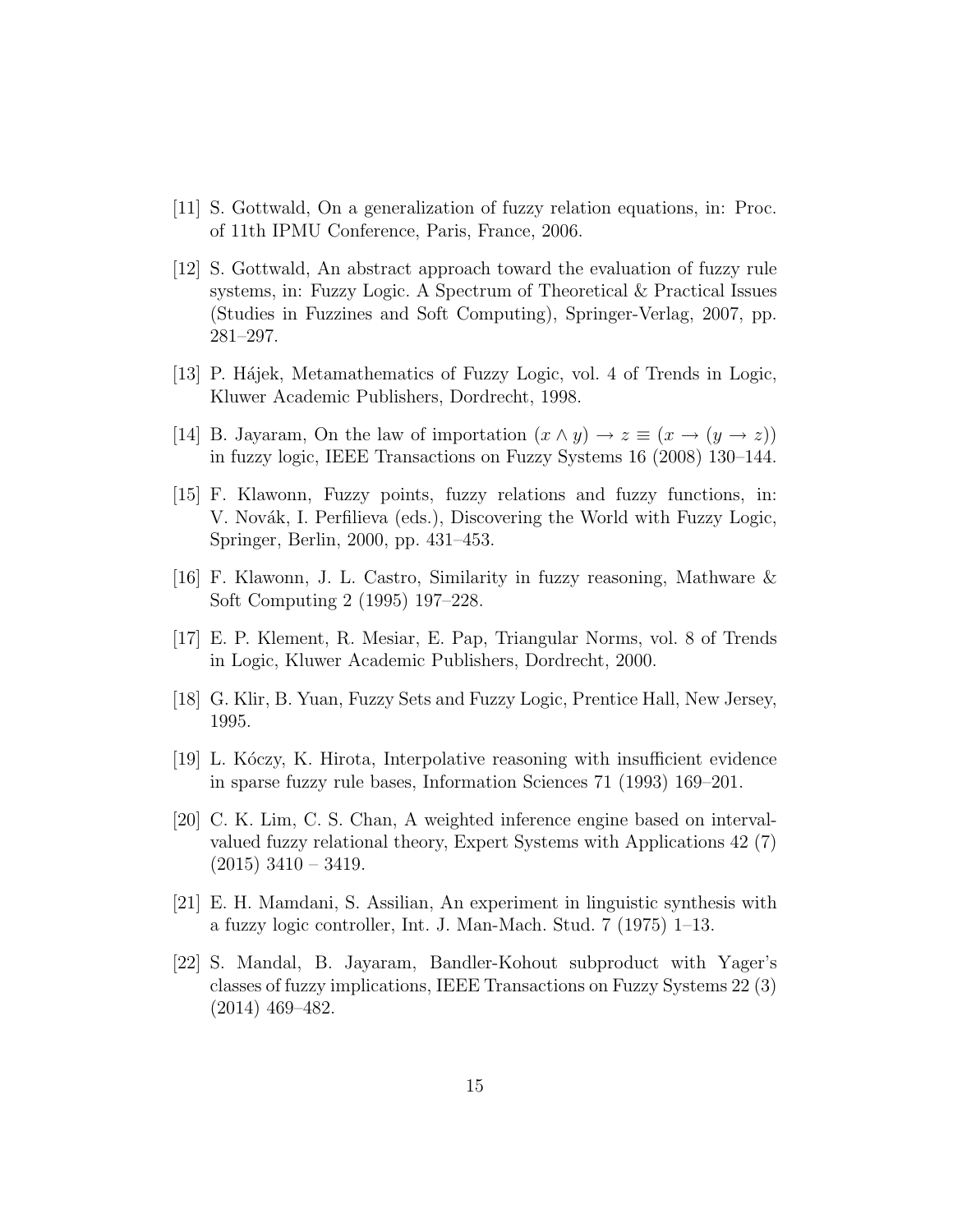- [23] B. Moser, M. Navara, Fuzzy controllers with conditionally firing rules, IEEE Trans. Fuzzy Systems 10 (3) (2002) 340–348.
- $[24]$  M. Navara, M. Petrik, How to use controller with conditionally firing rules, in: M. Stěpnička, V. Novák, U. Bodenhofer (eds.), New Dimensions in Fuzzy Logic and Related Technologies. Proc. 5th EUSFLAT Conference, vol. 2, Ostrava, 2007.
- [25] L. Nosková, Systems of fuzzy relation equation with inf- $\rightarrow$  composition: solvability and solutions, J. of Electrical Engineering 12(s) (2005) 69–72.
- [26] V. Novák, S. Lehmke, Logical structure of fuzzy IF-THEN rules, Fuzzy Sets and Systems 157 (15) (2006) 2003–2029.
- [27] V. Novák, I. Perfilieva, J. Močkoř, Mathematical Principles of Fuzzy Logic, Kluwer Academic Publishers, Boston, 1999.
- [28] W. Pedrycz, Applications of fuzzy relational equations for methods of reasoning in presence of fuzzy data, Fuzzy Sets and Systems 16 (1985) 163–175.
- [29] I. Perfilieva, S. Lehmke, Correct models of fuzzy IF-THEN rules are continuous, Fuzzy Sets and Systems 157 (2006) 3188–3197.
- [30] E. H. Ruspini, A new approach to clustering, Inf. Control 15 (1969) 22–32.
- [31] E. Sanchez, Resolution of composite fuzzy relation equations, in: Information and Control, vol. 30, Academic press, 1976, pp. 38–48.
- [32] I. Turksen, Z. Zhong, An approximate analogical reasoning approach based on similarity measures, IEEE Transactions on Systems, Man and Cybernetics 18 (6) (1988) 1049 –1056.
- [33] M. Stěpnička, On the satisfaction of Moser-Navara axioms for fuzzy inference systems, in: Proc. 24th IEEE Int. Conf. on Fuzzy Systems (FUZZ-IEEE), Vancouver, Canada, 2016.
- [34] M. Stěpnička, B. De Baets, Interpolativity of at-least and at-most models of monotone single-input single-output fuzzy rule bases, Information Sciences 234 (2013) 16–28.